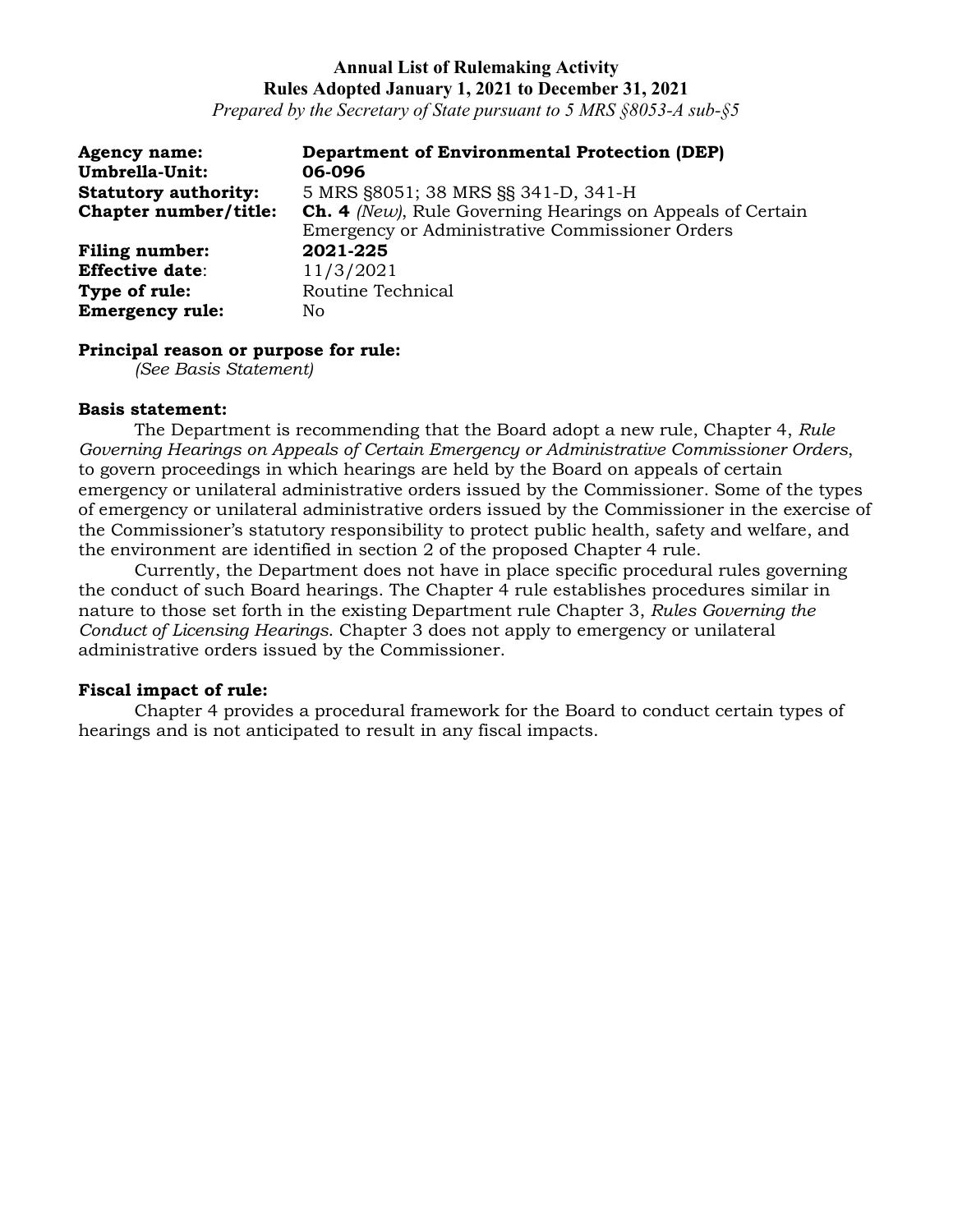*Prepared by the Secretary of State pursuant to 5 MRS §8053-A sub-§5*

| <b>Agency name:</b>         | <b>Department of Environmental Protection (DEP)</b> |
|-----------------------------|-----------------------------------------------------|
| Umbrella-Unit:              | 06-096                                              |
| <b>Statutory authority:</b> | 38 MRS §585-A                                       |
| Chapter number/title:       | <b>Ch. 100</b> , Definitions Regulation             |
| <b>Filing number:</b>       | 2021-033                                            |
| <b>Effective date:</b>      | 2/9/2021                                            |
| Type of rule:               | Routine Technical                                   |
| <b>Emergency rule:</b>      | No                                                  |

#### **Principal reason or purpose for rule:**

The amendments will clarify the geographic extent of the Ozone Transport Region within the State of Maine.

#### **Basis statement:**

On February 6, 2020, the Maine Board of Environmental Protection voted to authorize the submission on behalf of the Governor of a petition to the Environmental Protection Agency (EPA) Administrator, pursuant to Section 176A of the *Clean Air Act* (CAA), to remove certain portions of Maine from the Ozone Transport Region (OTR).

Section 176A(a)(2) of the CAA provides that the Administrator may remove any state or portion of a state from the OTR whenever the Administrator has reason to believe that control of emissions in that state or portion of the state will "not significantly contribute to the attainment of the standard [the ozone National Ambient Air Quality Standards (NAAQS)] in any area in the region." The Department's Section 176A(a)(2) petition is based on a technical demonstration that emissions from northern, western, and far eastern Maine are not significant contributors to nonattainment of the ozone standard in other states, nor do they interfere with maintenance or attainment of the ozone standard in those Maine municipalities that will remain in the OTR. The petition was submitted on February 24, 2020, and is currently being reviewed by EPA.

During its review of the Department's petition, EPA notified the Department that amending the definition of "Ozone Transport Region" in the Department's ch. 100, *Definitions Regulation*, is necessary to facilitate processing of the Department's petition because the current State Implementation Plan-approved definition includes the entire state of Maine:

**111. Ozone Transport Region.** "Ozone Transport Region" (OTR) means that part of the State of Maine included in a region of states comprised of Connecticut, Delaware, Maine, Maryland, Massachusetts, New Hampshire, New Jersey, New York, Pennsylvania, Rhode Island, Vermont, and the Consolidated Metropolitan Statistical Area that includes the District of Columbia, established by Section 184 of the CAA for the control of interstate ozone air pollution. **For the State of Maine, the Ozone Transport Region includes all of the counties in the State.** (emphasis added)

Because EPA approval of the Department's Section 176A Petition would reduce the geographic extent of the OTR in Maine, the Department proposed to revise the last sentence of this definition to eliminate the potential conflict with the OTR as modified through the petition process.

## **Fiscal impact of rule:**

None.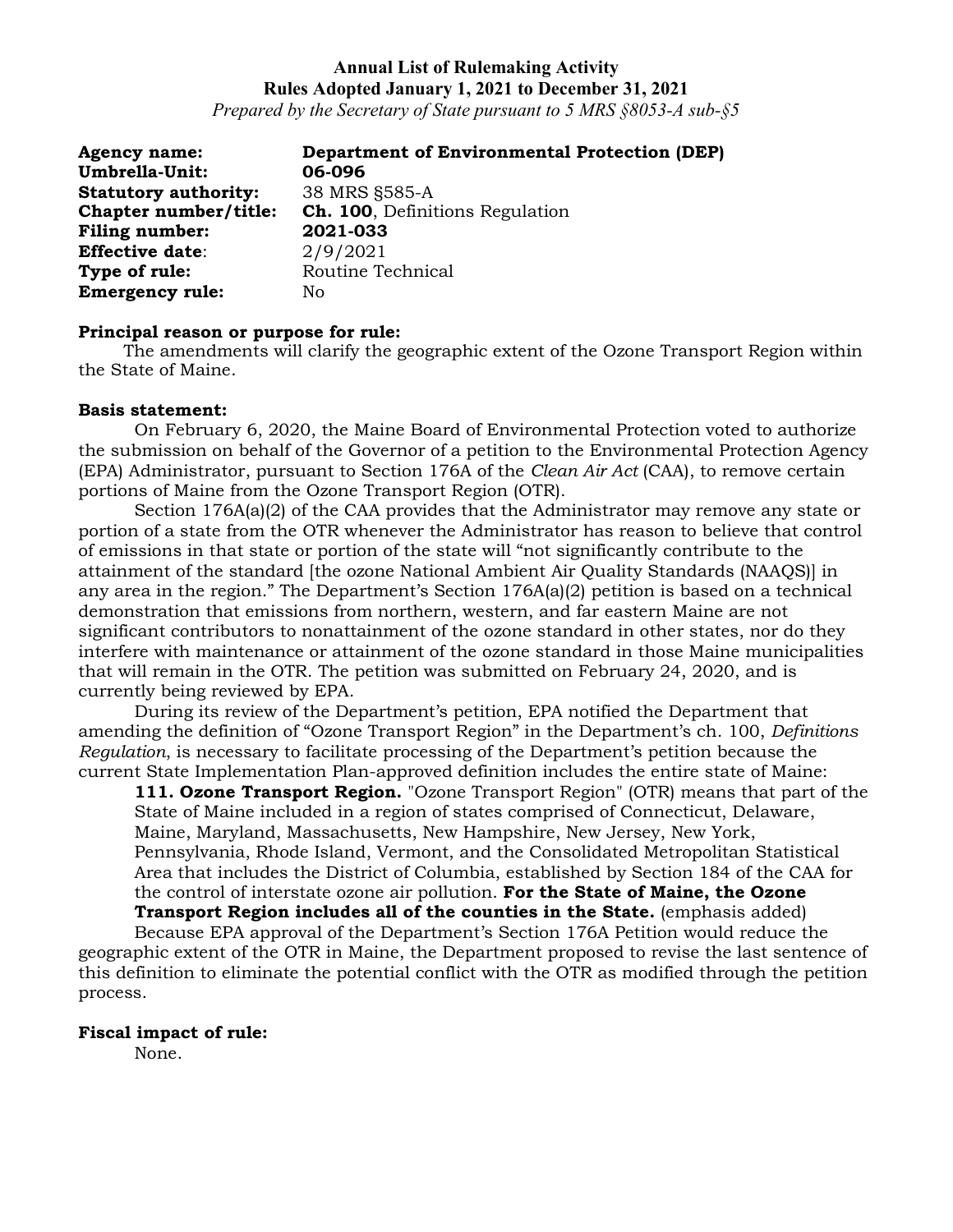*Prepared by the Secretary of State pursuant to 5 MRS §8053-A sub-§5*

| <b>Agency name:</b>         | <b>Department of Environmental Protection (DEP)</b>  |
|-----------------------------|------------------------------------------------------|
| Umbrella-Unit:              | 06-096                                               |
| <b>Statutory authority:</b> | PL 2021 ch. 192                                      |
| Chapter number/title:       | <b>Ch. 147</b> (New), Hydrofluorocarbon Prohibitions |
| <b>Filing number:</b>       | 2021-262                                             |
| <b>Effective date:</b>      | 1/4/2022                                             |
| Type of rule:               | Routine Technical                                    |
| <b>Emergency rule:</b>      | No.                                                  |

#### **Principal reason or purpose for rule:**

The Department is adopting 06-096 CMR ch. 147, *Hydrofluorocarbon Prohibitions,* as a new rule in order to fulfill the requirements of Maine Public Law ch. 192 of 2021, approved by the Legislature last session and signed into law by the Governor on June 14, 2021. Hydrofluorocarbons, or HFCs, have been identified as powerful greenhouse gases, and as such are the focus of a multi-state effort to remove them from circulation to help fight climate change. The prohibitions and timetable in the law and in the proposed rule are the result of this collaborative effort, which included extensive consultation with industries involved in the manufacture and distribution of these substances.

Implementation of this rule will help achieve the state's greenhouse gas emission reduction requirements set forth in 38 MRS Section 576-A.

#### **Basis statement:**

Hydrofluorocarbon (HFC) compounds were introduced as replacements for chlorofluorocarbons (CFCs) when it was discovered that CFCs were interfering with the atmosphere's ozone layer. While that effort was successful, it has since been determined that HFCs are extremely powerful greenhouse gases, with hundreds to thousands of times the global warming potential of carbon dioxide. In an effort to reduce the harmful effects of HFCs, and in furtherance of the Governor's climate-related goals, the Legislature enacted Public Law 2021 ch. 192, *An Act To Limit the Use of Hydrofluorocarbons To Fight Climate Change*. This law requires the Department to establish very specific rules regarding the use of HFCs in the state.

The EPA has finalized a rule under the federal American Innovation in Manufacturing Act requiring a gradual phase-down of HFC use by 2036. Maine is among a number of states that have chosen to act more swiftly to restrict these dangerous chemicals. The prohibitions in this rule are tailored to HFCs for which alternatives are available and affordable, and the rule allows an affected person to petition for an exemption. The rule also defers to preemptive federal regulation in the event of a conflicting regulatory requirements.

Public notice of this rulemaking was published in the Secretary of State's weekly rulemaking notices on October 27, 2021, and a public hearing was held before the Board on November 18, 2021. The public comment period closed on November 29, 2021. One comment was received in testimony at the public hearing, and comments were received from five parties during the comment period, including a comment from the party who testified at the hearing.

## **Fiscal impact of rule:**

None.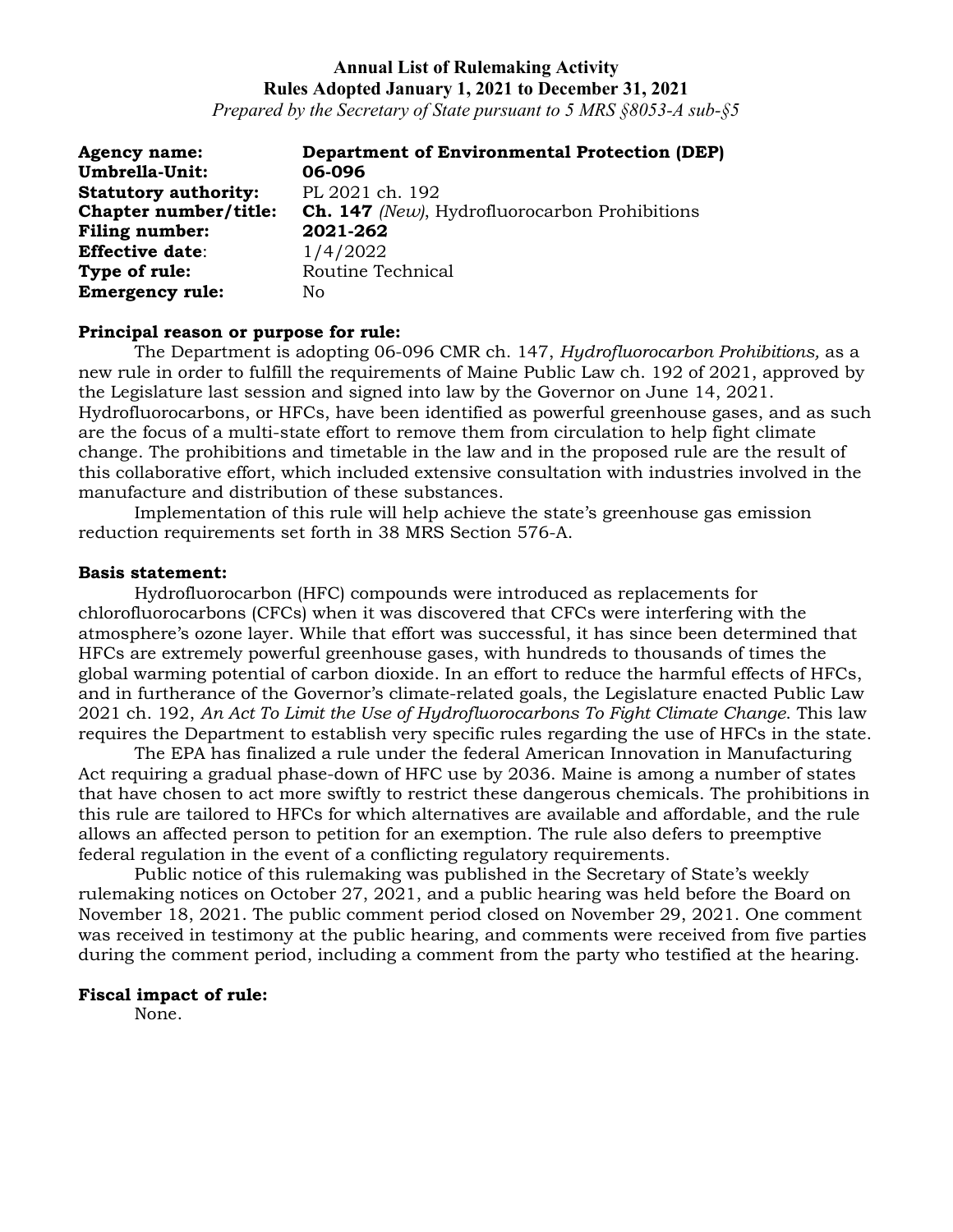*Prepared by the Secretary of State pursuant to 5 MRS §8053-A sub-§5*

| <b>Agency name:</b>         | <b>Department of Environmental Protection (DEP)</b>               |
|-----------------------------|-------------------------------------------------------------------|
| Umbrella-Unit:              | 06-096                                                            |
| <b>Statutory authority:</b> | 38 MRS §576-A(4)                                                  |
| Chapter number/title:       | <b>Ch. 167</b> (New), Tracking and Reporting Gross and Net Annual |
|                             | Greenhouse Gas Emissions                                          |
| <b>Filing number:</b>       | 2021-143                                                          |
| <b>Effective date:</b>      | 7/7/2021                                                          |
| Type of rule:               | Routine Technical                                                 |
| <b>Emergency rule:</b>      | No.                                                               |

## **Principal reason or purpose for rule:**

38 MRS §576-A(4) requires the Department to adopt rules by July 1, 2021, to track and report to the Legislature gross and net annual greenhouse gas emissions in the State. This rule establishes methods for measuring and estimating greenhouse gas emissions from various source categories, and for calculating gross and net annual greenhouse gas emissions for the State as a whole.

#### **Basis statement:**

As stated in 38 MRS §576-A, "By July 1, 2021, the Department shall adopt rules to track and report to the Legislature on gross annual greenhouse gas emissions and net annual greenhouse gas emissions." The proposed ch. 167 establishes methods for the calculation of annual greenhouse gas emissions as required, outlining the methods, data sources, and assumptions used to compile and report these inventories.

These emissions estimates will be used to assess Maine's progress toward meeting the gross greenhouse gas reductions set out in 38 MRS §576-A(1) and (3). The Department will use these methods to measure progress toward these reductions and toward the goals of the climate action plan described in 38 MRS §577. The net emissions estimate will be used to gauge Maine's progress toward the 2045 carbon neutrality goal as described in Governor Mills's executive order dated September 23, 2019.

## **Fiscal impact of rule:**

The rule does not impose a compliance requirement on any entity, and therefore does not directly impose any costs on any regulated entities. The rule establishes methods for the calculation of gross and net annual greenhouse gas emissions in the State for the purpose of assessing attainment of the reduction goals set out at 38 MRS §§ 576-A(1), (2) and (3).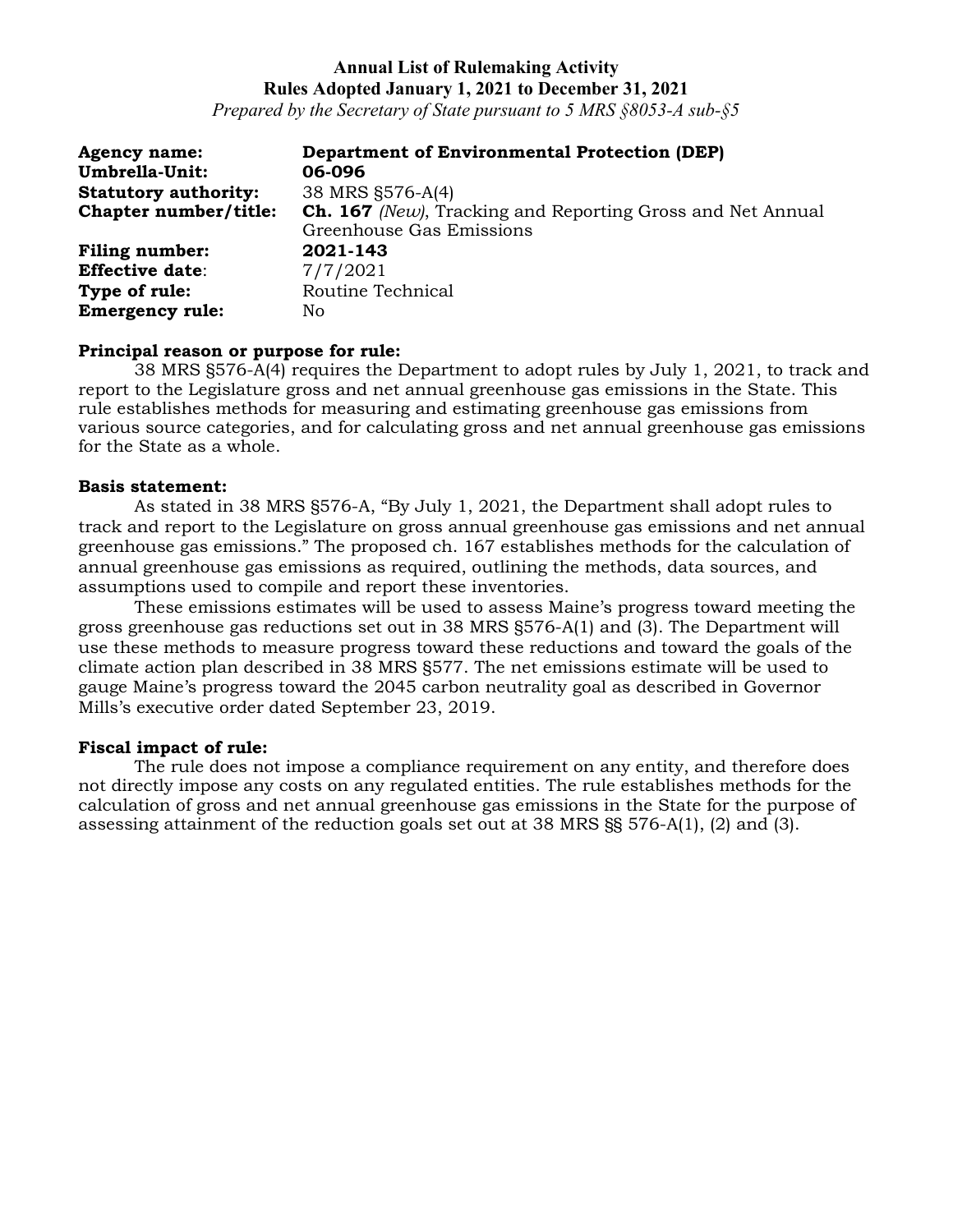*Prepared by the Secretary of State pursuant to 5 MRS §8053-A sub-§5*

| <b>Agency name:</b>         | <b>Department of Environmental Protection (DEP)</b>                 |
|-----------------------------|---------------------------------------------------------------------|
| Umbrella-Unit:              | 06-096                                                              |
| <b>Statutory authority:</b> | 38 MRS §576-A                                                       |
| Chapter number/title:       | <b>Ch. 168</b> (New), Statewide Greenhouse Gas Emissions Regulation |
| <b>Filing number:</b>       | 2021-237                                                            |
| <b>Effective date:</b>      | 11/28/2021                                                          |
| Type of rule:               | Routine Technical                                                   |
| <b>Emergency rule:</b>      | No                                                                  |

#### **Principal reason or purpose for rule:**

This rule requires a reduction from 1990 levels of gross emissions of greenhouse gases from all sources in the State and all sectors of the State economy of 45 percent by the year 2030 and 80 percent by the year 2050 in accordance with 38 MRS §576-A.

#### **Basis statement:**

The adopted rule translates the statewide percentage reduction requirements as established in statute into tonnage reductions based on million metric tons of carbon dioxide equivalents ( $MMTCO<sub>2</sub>e$ ) for gross greenhouse gas emissions as calculated pursuant to the Department's rule, 06-096 CMR ch. 167. Statutory requirements for greenhouse gas emission reductions were established in 38 MRS §576-A. By January 1, 2030, statewide annual greenhouse gas emissions must be reduced to a level at least 45% below the 1990 gross annual greenhouse gas emissions (or baseline) level, with emissions being reduced at least 80% below the 1990 baseline level by January 1, 2050. These percentages translate to 14.41 MMTCO<sub>2</sub>e for 2030 and 26.62 MMTCO<sub>2</sub>e for 2050.

## **Fiscal impact of rule:**

The rule does not impose a compliance requirement on any entity, and therefore does not directly impose any costs on any regulated entities. Any decrease in statewide GHG emissions the Department may require in order to meet the reductions required in this rule will be proposed in subsequent rules and will satisfy the criteria in 38 MRS §§ 576-A(4)(A)-(C).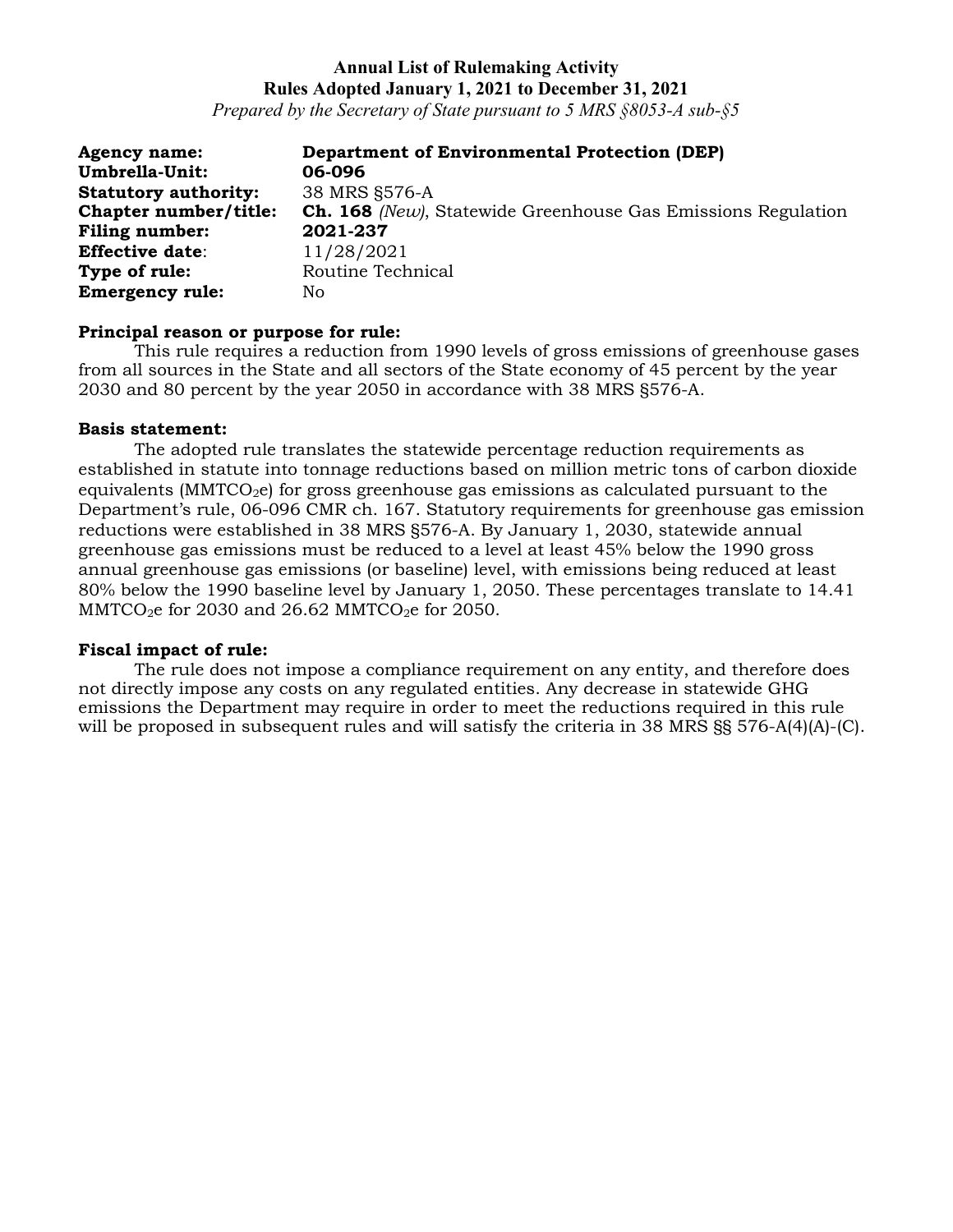*Prepared by the Secretary of State pursuant to 5 MRS §8053-A sub-§5*

| <b>Agency name:</b><br>Umbrella-Unit: | <b>Department of Environmental Protection (DEP)</b><br>06-096    |
|---------------------------------------|------------------------------------------------------------------|
| <b>Statutory authority:</b>           | 38 MRS §§ 341-D(1-B), 1304(1,1-B, 13 & 13-A), 1310-N(9), 1301 et |
|                                       | sea.                                                             |
| Chapter number/title:                 | <b>Ch. 400, Maine Solid Waste Management Rules</b>               |
| <b>Filing number:</b>                 | 2021-034                                                         |
| <b>Effective date:</b>                | 2/9/2021                                                         |
| Type of rule:                         | Routine Technical                                                |
| <b>Emergency rule:</b>                | No.                                                              |

## **Principal reason or purpose for rule:**

On January 13, 2020, the Department received a citizen petition to initiate rulemaking to amend ch. 400, *Maine Solid Waste Management Rules*, to "clarify requirements for Public Benefit Determinations relating to approval of waste facilities, by ensuring that the definition of 'waste that is generated within the State' accurately describes the sources of waste materials disposed in the State, and by requiring Public Benefit Determinations to include consideration of the impacts on health and welfare environmental justice and equal protections for communities where waste facilities operate."

#### **Basis statement:**

**Note:** This statement was adopted by the Department pursuant to the *Maine Administrative Procedure Act,* 5 MRS §8052(5), which requires agencies, at the time of adoption of any rule, to also adopt a written statement explaining the basis for the rule.

**Background and Purpose.** On January 13, 2020, the Department of Environmental Protection received a Petition to Require Agency Rulemaking, submitted pursuant to 5 MRS §8055 and signed by 257 qualified State of Maine voters, thereby requiring the Department to initiate rulemaking and hold a public hearing. The petition requested specific amendments to 06-096 CMR ch. 400 (*Maine Solid Waste Management Rules: General Provisions*) to: "clarify requirements for Public Benefit Determinations relating to approval of waste facilities, by ensuring that the definition of 'waste that is generated within the State' accurately describes the sources of waste materials disposed in the State, and by requiring Public Benefit Determinations to include consideration of the impacts on health and welfare, environmental justice and equal protections for communities where waste facilities operate."

**Rule development.** On March 5, 2020, the Board of Environmental Protection voted to post the proposed changes to public hearing pursuant to 5 MRS §8055. Notice of rulemaking was posted on the Department of Environmental Protection website and comments were accepted beginning on April 9, 2020. A public hearing was held on September 17, 2020 via video conference as authorized by PL 2019 ch. 617. The comment period was closed on September 28, 2020. Subsequently, the Department prepared a proposed draft rule for consideration by the Board of Environmental Protection that addressed the regulatory provisions identified in the rulemaking petition and included the statutory definition of "bypass", a provision of PL 2019 ch. 291.

## **Fiscal impact of rule:**

Due to the nature of the proposal as a citizen petition, it is difficult to determine the potential fiscal impact. At this time, the Department does not anticipate a significant fiscal impact.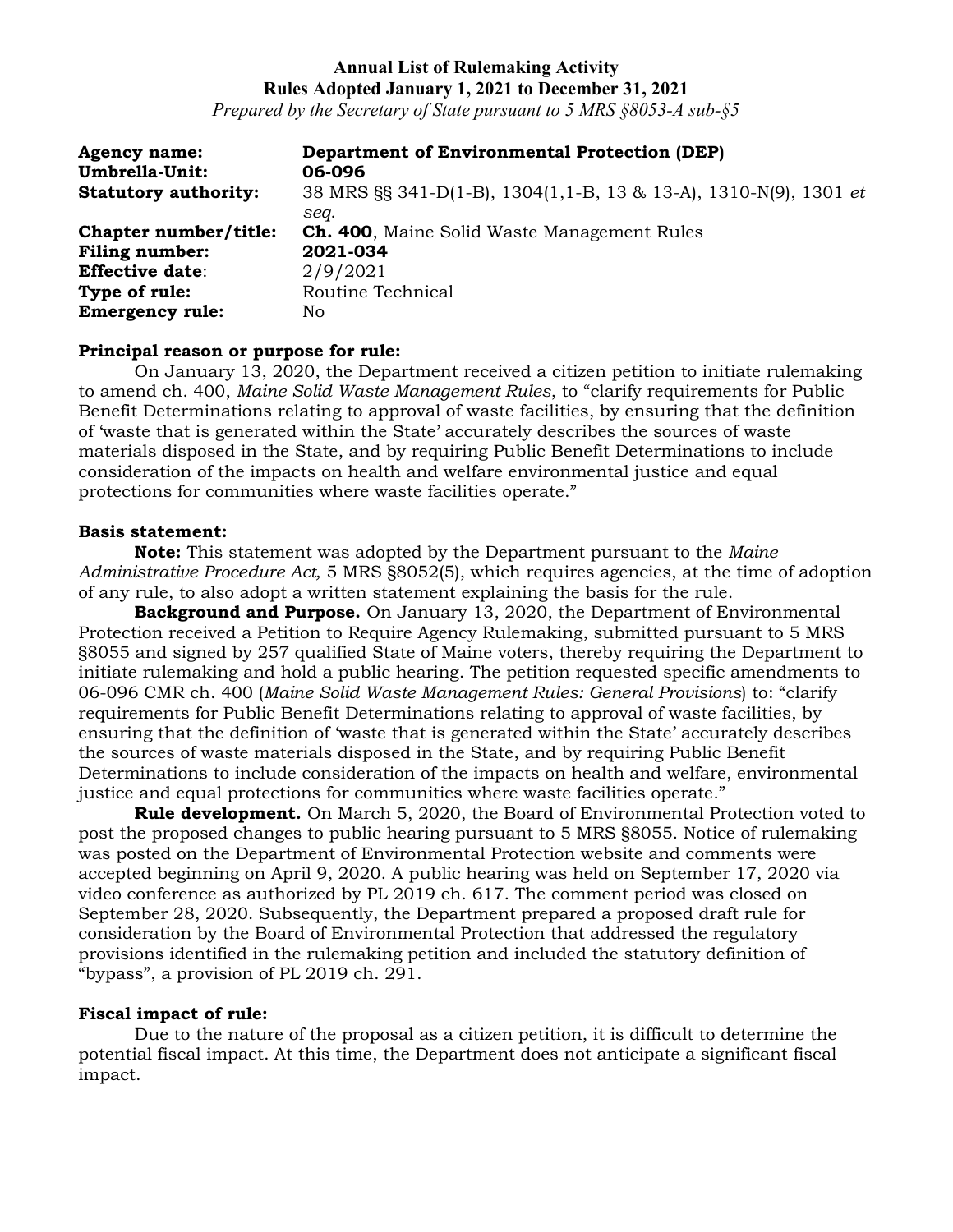*Prepared by the Secretary of State pursuant to 5 MRS §8053-A sub-§5*

| <b>Agency name:</b>         | <b>Department of Environmental Protection (DEP)</b>                     |
|-----------------------------|-------------------------------------------------------------------------|
| Umbrella-Unit:              | 06-096                                                                  |
| <b>Statutory authority:</b> | 38 MRS §1295                                                            |
| Chapter number/title:       | <b>Ch. 424</b> (Repeal and replace), Solid Waste Management Rules: Lead |
|                             | <b>Management Regulations</b>                                           |
| <b>Filing number:</b>       | 2021-214                                                                |
| <b>Effective date:</b>      | 10/19/2021                                                              |
| Type of rule:               | Routine Technical                                                       |
| <b>Emergency rule:</b>      | No                                                                      |

## **Principal reason or purpose for rule:**

The Department repeals and replaces Chapter 424, *Solid Waste Management Rules: Lead Management Regulations*. Chapter 424 contains the State's program requirements for lead remediation and related activities in residential dwelling units and child-occupied facilities.

This rulemaking is necessitated by changes to EPA requirements for how lead hazards are cleared. The Department was notified by EPA in June, 2020, that clearance tolerance for lead hazards would be lowered (40 CFR 745). This resulted in changes to work practice sections of Chapter 424. The Department's Chapter 424 Definitions and Work practice sections were amended to reflect this change. The Department is also adopting changes to the work practice sections, the soil hazards section and the hazard handling sections of 424. In addition, definitions were better aligned with EPA definitions.

## **Basis statement:**

This rulemaking updates the rule through incorporation of revised and new regulations promulgated by U.S. Environmental Protection Agency (USEPA) regarding how lead hazards are cleared. (40 C.F.R. 745) As part of USEPA's efforts to reduce childhood lead exposure, and in coordination with the President's Task Force on Environmental Health Risks and Safety Risks to Children, USEPA reevaluated the 2001 dust-lead clearance levels (DLCL). Effective March 8, 2021, USEPA lowered the DLCL from 40 micrograms per square foot (μg/ft<sup>2</sup>) to 10 μg/ft<sup>2</sup> for floors, and from 250 μg/ft<sup>2</sup> to 100 μg/ft<sup>2</sup> for window sills. Conforming with the changes in the USEPA standards required changes to definitions, work practice, soil hazards and hazard handling sections of Chapter 424. Due to the extensive changes the Department repealed and replaced Chapter 424.

## **Fiscal impact of rule:**

None.